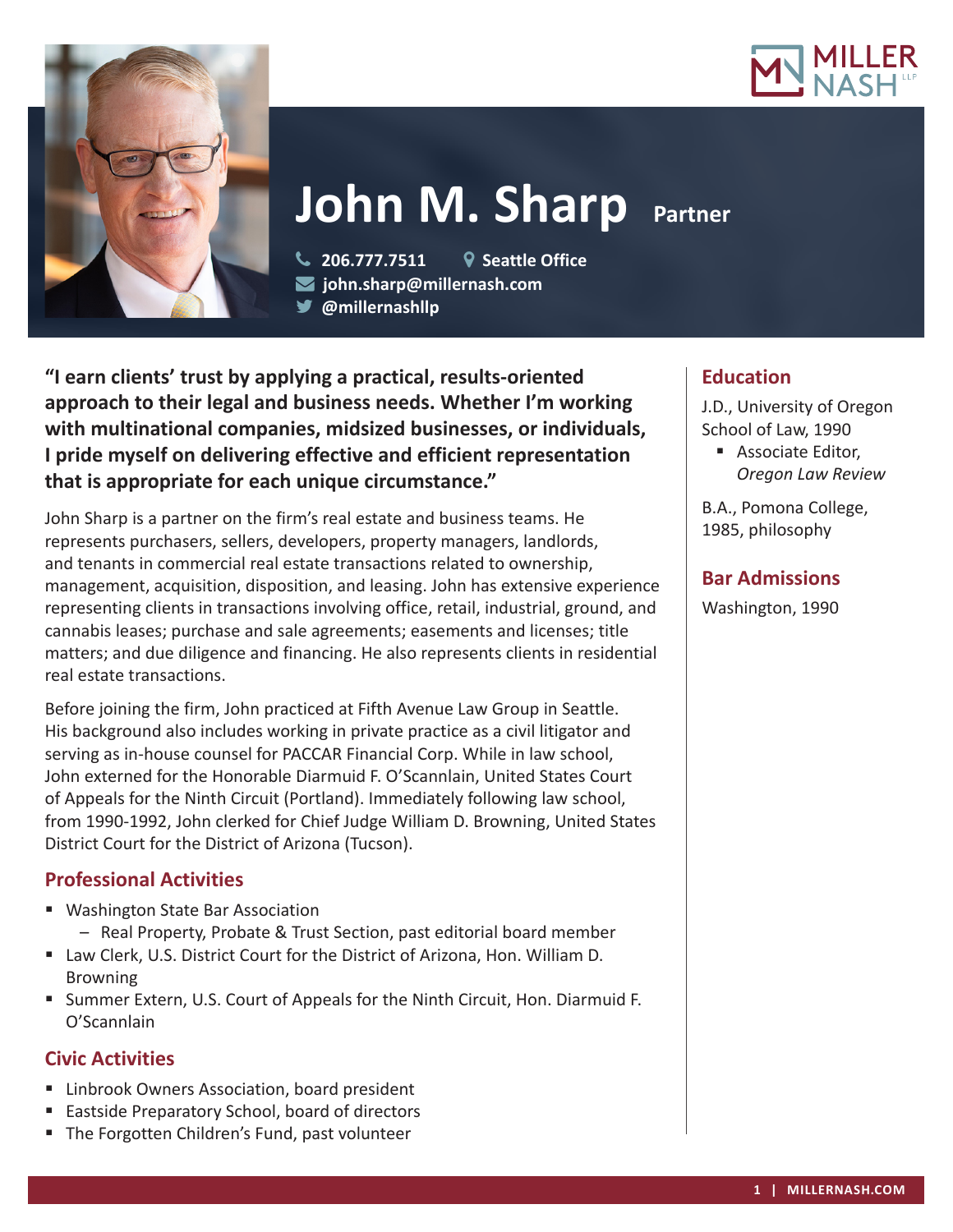

- Bellevue West Little League, past board member
- Seattle Aquarium Society, past board member
- **Pacific Crest Outward Bound School, Washington Advisory Committee, past member**
- KUOW/KCMU (now KEXP) Public Radio, past advisory board member

#### **Representative Experience**

#### **Commercial Real Estate Purchases & Sales**

- Represented an international provider of temperature-controlled logistics solutions in the purchase of two warehouse buildings on the Seattle, Washington, waterfront, for a purchase price of \$11.5 million.
- Represented a federally recognized Indian tribe in the purchase of 858 acres of forestland in Pacific County, Washington, for a purchase price of \$4.5 million.
- Represented a Canadian developer in the purchase of four parcels for development in downtown Seattle, Washington, for a combined purchase price of more than \$28 million.
- Represented a property management company in the sale of a self-storage facility in Tacoma, Washington, for a sale price of \$9.2 million.
- **Represented a property management company in the purchase of an office building in downtown Seattle,** Washington, for a purchase price of over \$11.5 million.
- Represented a family in the drafting and recording of a driveway and roadway easement, followed by the sale of almost 13 acres of land in Bellevue, Washington, to a private party for a sale price of \$6.9 million.
- Represented a Washington state chartered bank in the acquisition of a building in Bellingham, Washington, in which it operates a branch office, for a purchase price of more than \$4 million.
- Represented a husband and wife in the sale of an office building in Seattle, Washington, for a sale price of more than \$5.8 million.
- Represented a manufacturer of outdoor equipment in the sale of an industrial parcel in Seattle, Washington, for a sale price of almost \$8.3 million, and the purchase of four industrial parcels in Reno, Nevada, for a combined purchase price of more than \$6.2 million.
- Represented a nonprofit corporation in the purchase of a parcel for development as a camp for children with special needs in Skagit County, Washington, for a purchase price of \$3.1 million.
- Represented a family corporation and a bank in the sale of two parcels for development in Seattle, Washington, for a combined sale price of \$2.8 million.
- Represented an indoor cannabis producer-processor in the purchase of two leased parcels in Whatcom County, Washington, for a combined purchase price of \$1.68 million.
- Represented a family limited liability company in the sale of a contaminated parcel to the City of Lynnwood for a sale price of more than \$1.4 million.

#### **Commercial Leases & Subleases**

- Represented an international provider of temperature-controlled logistics solutions as tenant for the ground lease of more than 337,000 square feet of land from a port authority in Seattle, Washington.
- Represented a landlord for the lease of 10,500 square feet of space in Gig Harbor, Washington, to a national retailer of health and beauty products.
- Represented a landlord for the lease of 117,000 square feet of space to a cannabis producer-processor for indoor growing and office space in Olympia, Washington.
- Represented a manufacturer of medical ventilator equipment as tenant for the lease of 34,500 square feet of manufacturing, storage, distribution, and office space in Bothell, Washington.
- Represented a manufacturer of cosmetics as tenant for the lease of 20,200 square feet of manufacturing, storage, distribution, and office space in Snoqualmie, Washington.